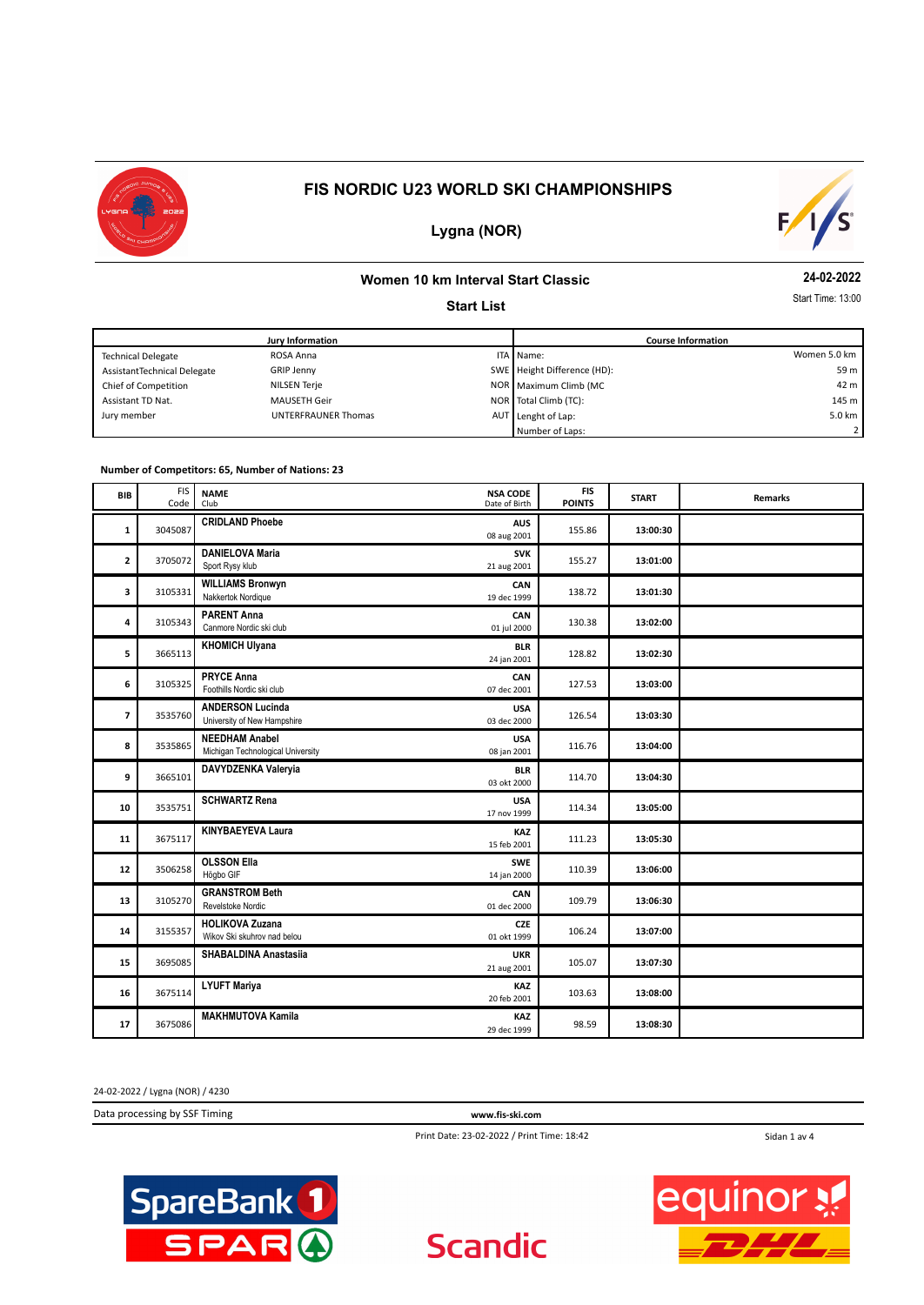

**Lygna (NOR)**



**Women 10 km Interval Start Classic**

**Start List**

**24-02-2022** Start Time: 13:00

**Number of Competitors: 65, Number of Nations: 23**

| BIB | <b>FIS</b><br>Code | <b>NAME</b><br>Club                                     | <b>NSA CODE</b><br>Date of Birth | <b>FIS</b><br><b>POINTS</b> | <b>START</b> | Remarks |
|-----|--------------------|---------------------------------------------------------|----------------------------------|-----------------------------|--------------|---------|
| 18  | 3695084            | <b>RUBLOVA Daria</b>                                    | <b>UKR</b><br>22 feb 2000        | 97.62                       | 13:09:00     |         |
| 19  | 3506280            | <b>ANDERSSON Elin</b><br>We & Sports club               | <b>SWE</b><br>10 jun 2001        | 93.78                       | 13:09:30     |         |
| 20  | 3295408            | <b>CASSOL Federica</b><br>C.S. ESERCITO                 | <b>ITA</b><br>08 maj 2000        | 91.45                       | 13:10:00     |         |
| 21  | 3535694            | <b>JARZIN Abigail</b><br>University of Utah Ski Team    | USA<br>04 jul 2000               | 89.05                       | 13:10:30     |         |
| 22  | 3435192            | <b>KOBIELUSZ Magdalena</b><br><b>AZS AWF Katowice</b>   | POL<br>08 sep 2000               | 84.54                       | 13:11:00     |         |
| 23  | 3427061            | <b>BYGRAVE Tuva</b><br>Fossum If                        | <b>AUS</b><br>18 mar 2001        | 84.41                       | 13:11:30     |         |
| 24  | 3185902            | <b>LINDROOS Anni</b><br>Pargas If                       | <b>FIN</b><br>03 okt 2001        | 83.94                       | 13:12:00     |         |
| 25  | 3355004            | <b>RIEDENER Nina</b><br>Nordic Club liechtenstein       | LIE<br>20 jun 2000               | 80.54                       | 13:12:30     |         |
| 26  | 3125104            | <b>KONG Weijia</b>                                      | <b>CHN</b><br>10 nov 2001        | 79.71                       | 13:13:00     |         |
| 27  | 3195319            | <b>DUCHAUFOUR Eve Ondine</b><br>Sc Grandvaux            | <b>FRA</b><br>04 okt 2001        | 77.97                       | 13:13:30     |         |
| 28  | 3185740            | <b>BOOK Josefiina</b><br>Jamin Janne                    | <b>FIN</b><br>09 jan 1999        | 77.52                       | 13:14:00     |         |
| 29  | 3506276            | <b>HANSSON Moa</b><br>Falun Borlänge SK                 | <b>SWE</b><br>24 maj 2001        | 77.35                       | 13:14:30     |         |
| 30  | 3426658            | <b>FOLKVORD Mari</b><br>Sandnes II                      | <b>NOR</b><br>17 jun 1999        | 75.56                       | 13:15:00     |         |
| 31  | 3295433            | <b>HUTTER Sara</b><br>GRUPPO SPORTIVO FIAMME ORO        | <b>ITA</b><br>23 okt 2001        | 75.54                       | 13:15:30     |         |
| 32  | 3435202            | <b>KALETA Weronika</b><br>LKS MARKAM Wisniowa-Osieczany | POL<br>21 jun 1999               | 75.40                       | 13:16:00     |         |
| 33  | 3185885            | <b>RYYTTY Vilma</b><br>lisalmen Visa                    | <b>FIN</b><br>27 maj 2001        | 75.05                       | 13:16:30     |         |
| 34  | 3185828            | <b>KAHARA Jasmin</b><br>Vuokatti Ski Team Kainuu        | FIN<br>04 maj 2000               | 73.60                       | 13:17:00     |         |
| 35  | 3427044            | <b>LISLEVAND Tuva</b><br>Oddersjaa Ssk                  | <b>NOR</b><br>28 feb 2001        | 72.88                       | 13:17:30     |         |
| 36  | 3295393            | <b>JEANTET Emilie</b><br>C.S. ESERCITO                  | <b>ITA</b><br>09 feb 2000        | 69.96                       | 13:18:00     |         |
| 37  | 3395139            | <b>UUSTALU Aveli</b><br>Alutaguse Skiclub               | <b>EST</b><br>28 okt 2000        | 69.24                       | 13:18:30     |         |

24-02-2022 / Lygna (NOR) / 4230

Data processing by SSF Timing **www.fis-ski.com**

Print Date: 23-02-2022 / Print Time: 18:42

Sidan 2 av 4



**Scandic** 

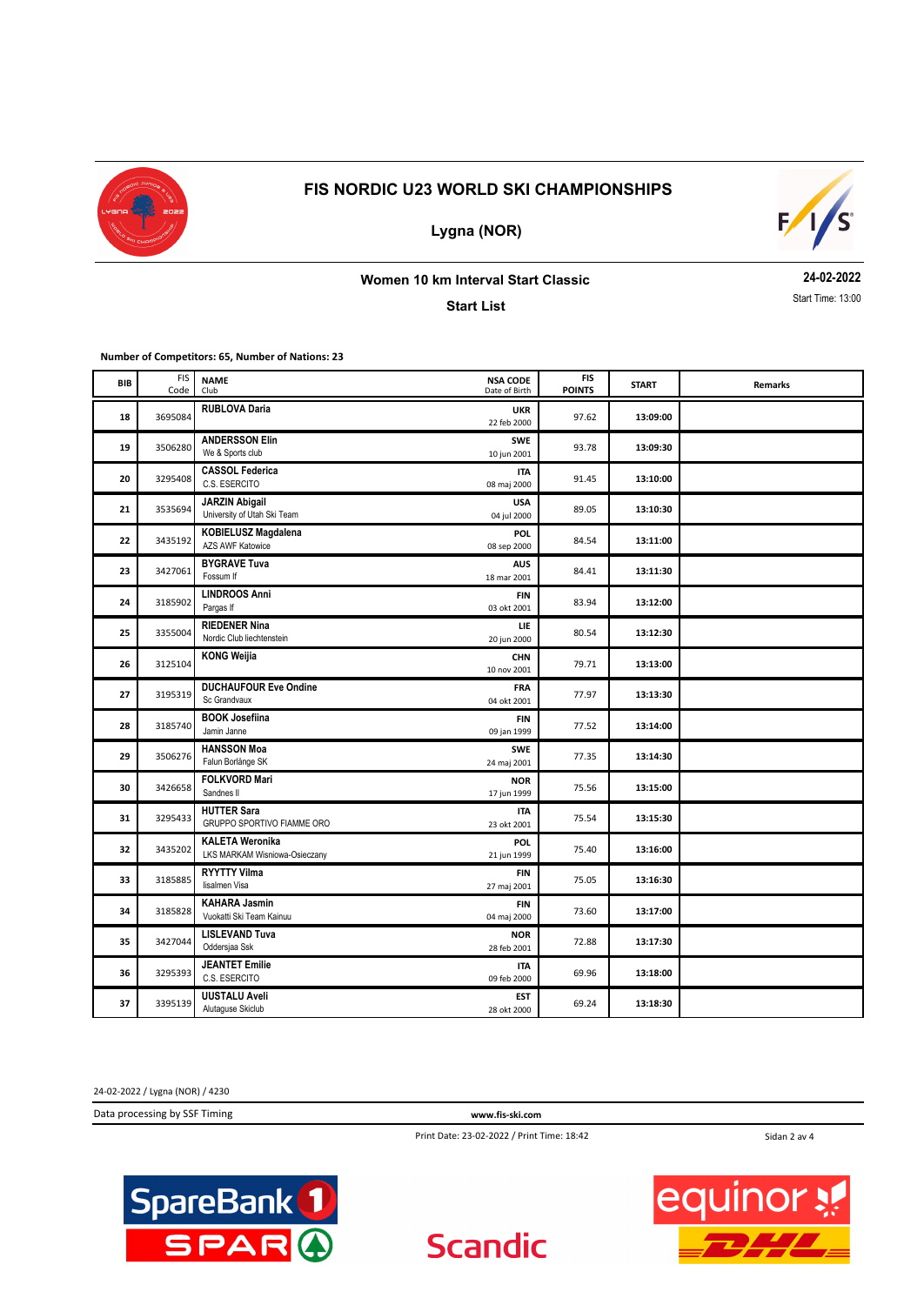

**Lygna (NOR)**



## **Women 10 km Interval Start Classic**

**Start List**

**24-02-2022** Start Time: 13:00

**Number of Competitors: 65, Number of Nations: 23**

| BIB | <b>FIS</b><br>Code | <b>NAME</b><br>Club                                          | <b>NSA CODE</b><br>Date of Birth | <b>FIS</b><br><b>POINTS</b> | <b>START</b> | <b>Remarks</b> |
|-----|--------------------|--------------------------------------------------------------|----------------------------------|-----------------------------|--------------|----------------|
| 38  | 3295410            | <b>MONSORNO Nicole</b><br>GRUPPO SCIATORI FIAMME GIALLE      | <b>ITA</b><br>07 feb 2000        | 69.20                       | 13:19:00     |                |
| 39  | 3395132            | <b>KAASIKU Keidy</b><br>Ambla Sportclub                      | <b>EST</b><br>03 okt 2001        | 68.77                       | 13:19:30     |                |
| 40  | 3565090            | <b>MANDELJC Anja</b><br>TSK Triglav Kranj                    | <b>SLO</b><br>04 jun 1999        | 67.55                       | 13:20:00     |                |
| 41  | 3155358            | <b>VOTOCKOVA Pavlina</b><br>Cks Ski jilemnice                | <b>CZE</b><br>30 dec 1999        | 66.25                       | 13:20:30     |                |
| 42  | 3395131            | <b>KAASIKU Kaidy</b><br>Ambla Sportclub                      | EST<br>03 okt 2001               | 64.57                       | 13:21:00     |                |
| 43  | 3195273            | <b>GAL Melissa</b><br>S.C NORDIQUE PAYS ROCHOIS              | <b>FRA</b><br>26 okt 1999        | 63.10                       | 13:21:30     |                |
| 44  | 3486865            | <b>BARANOVA Alena</b>                                        | <b>RUS</b><br>22 jan 2001        | 59.30                       | 13:22:00     |                |
| 45  | 3305282            | YOKOHAMA Shiori<br>Nihon Unv.                                | <b>JPN</b><br>04 okt 1999        | 57.10                       | 13:22:30     |                |
| 46  | 3155364            | NOVAKOVA Adela<br>SPORT CLUB PLZEN                           | <b>CZE</b><br>08 mar 2000        | 56.34                       | 13:23:00     |                |
| 47  | 3305268            | <b>SOBUE Rin</b><br>Waseda Univ.                             | <b>JPN</b><br>06 nov 2000        | 56.26                       | 13:23:30     |                |
| 48  | 3515285            | <b>WERRO Giuliana</b><br>Sarsura Zernez                      | SUI<br>19 apr 1999               | 56.19                       | 13:24:00     |                |
| 49  | 3205719            | <b>SCHUMACHER Linda</b><br>Ssv Geyer                         | <b>GER</b><br>04 mar 2001        | 55.97                       | 13:24:30     |                |
| 50  | 3426849            | <b>FOSNAES Kristin Austgulen</b><br>Fossum If                | <b>NOR</b><br>30 maj 2000        | 55.59                       | 13:25:00     |                |
| 51  | 3435201            | <b>SKINDER Monika</b><br>MULKS GRUPA OSCAR Tomaszow Lubelski | <b>POL</b><br>19 nov 2001        | 52.95                       | 13:25:30     |                |
| 52  | 3486820            | <b>FALEEVA Anastasiya</b>                                    | <b>RUS</b><br>02 nov 2000        | 48.75                       | 13:26:00     |                |
| 53  | 3486940            | <b>SHALABODA Elizaveta</b>                                   | <b>RUS</b><br>19 jul 1999        | 47.49                       | 13:26:30     |                |
| 54  | 3427126            | <b>BERGANE Margrethe</b><br>Konnerud II                      | <b>NOR</b><br>24 jun 2001        | 47.05                       | 13:27:00     |                |
| 55  | 3205667            | <b>HOFMANN Amelie</b><br>Wsv Isny                            | <b>GER</b><br>16 sep 2000        | 46.88                       | 13:27:30     |                |
| 56  | 3515319            | <b>WEBER Anja</b><br><b>TG Huetten</b>                       | SUI<br>29 jun 2001               | 44.63                       | 13:28:00     |                |
| 57  | 3125106            | <b>JIALIN Bayani</b>                                         | <b>CHN</b><br>17 dec 1999        | 43.49                       | 13:28:30     |                |

24-02-2022 / Lygna (NOR) / 4230

Data processing by SSF Timing **www.fis-ski.com**

**Scandic** 

Print Date: 23-02-2022 / Print Time: 18:42

Sidan 3 av 4



**equinor**